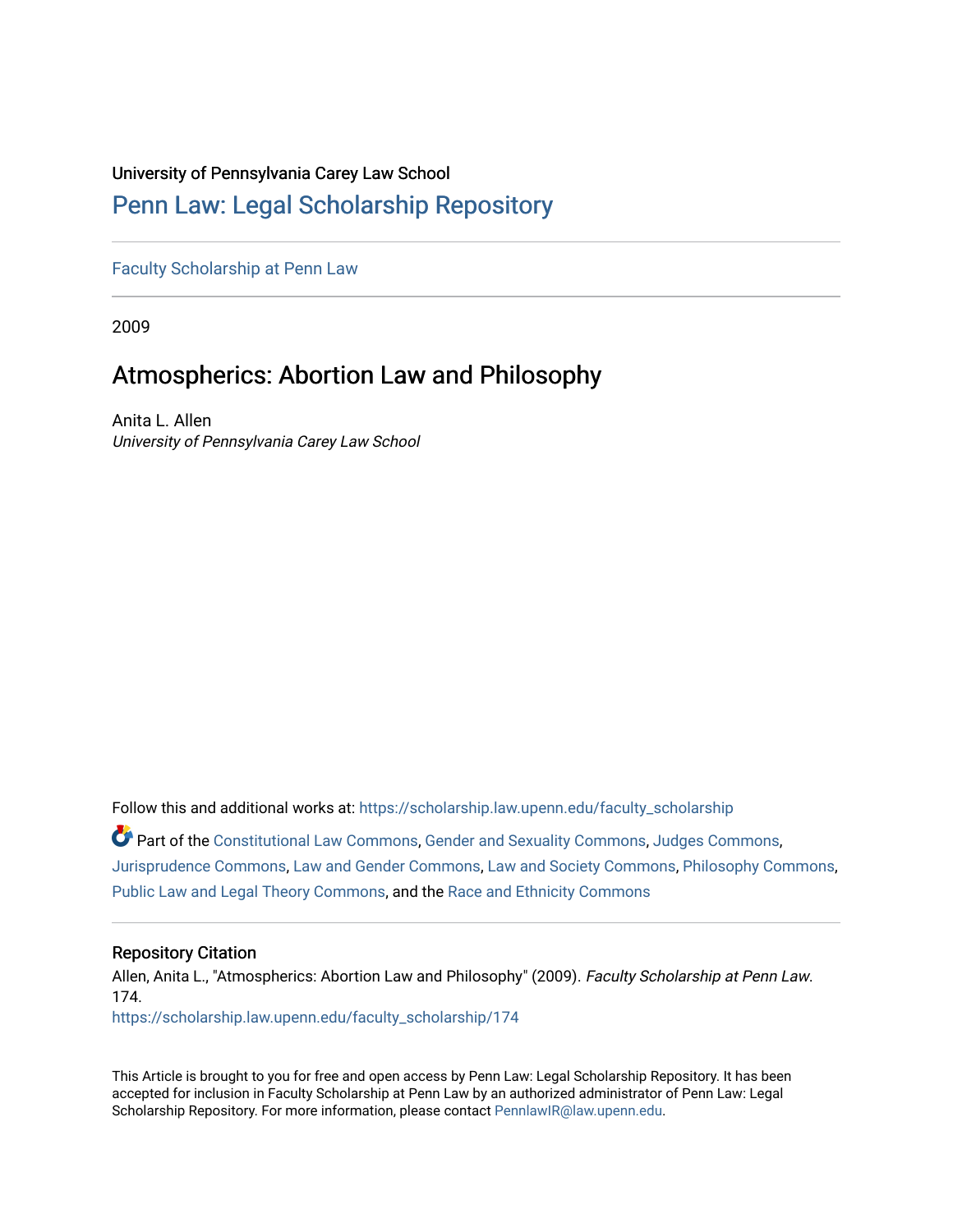### **Atmospherics: Abortion Law and Philosophy**

### Anita L. Allen

Respect for human life finds an ultimate expression in the bond of love the mother has for her child. (*Gonzales*: xx)

From the positivists the realists take the insistence on concrete data. . . . The profession at large still shows, at times, the influence of the natural law. . . ." (Llewellyn 1934: 212)

While we find no reliable data to measure the phenomenon, it seems unexceptionable to conclude some women come to regret their choice to abort the infant life they once created and sustained. . . . Severe depression and loss of esteem can follow. . . . (*Gonzales*: xx)

Police officers with cadaver-sniffing dogs, shovels and a backhoe dug in the backyard of a home Monday where the bodies of four infants have been found since last week. The police say the infants belong to Christy L. Freeman, 37, a taxi company owner and mother of four. Ms. Freeman has been charged with murder in the death of one of the infants, a male fetus in the 26th week of gestation found in a vanity under a bathroom sink. (AP Report 2007: A15)

In 1934, Karl N. Llewellyn published a lively essay trumpeting the dawn of legal realism, "On Philosophy in American Law." The charm of his defective little piece is its style and audacity. A philosopher might be seduced into reading Llewellyn's essay by its title; but one soon learns that by "philosophy" Llewellyn only meant "atmosphere." (Llewellyn 1934: 206) His concerns were the "general approaches" taken by practitioners, who may not even be aware of having general approaches. (Ibid) Llewellyn paired an anemic concept of philosophy with a pumped-up conception of law. Llewellyn's "law" included anything that reflects the "ways of the law guild at large" – the ways of judges, legislators, regulators, and enforcers. (Ibid)

Whether atmospherics conform to coherent sets of theoretical ideas of the sort a Richard Posner or Ronald Dworkin might defend was not Llewellyn's question. Yet he credited intellectual judges and scholars, especiallyOliver Wendell Holmes, Roscoe Pound and Benjamin Cardozo, with roles in making the embrace of realism headier than a law guild's unconscious groping for solutions. (Ibid: 210-12). A story could be told (but not here) about academic philosophy's contributions to American law. Contemporary philosophers have modestly contributed logical and conceptual clarity; economists and statisticians may have contributed more.

Llewellyn argued that the legal philosophies implicit in American legal practice had been natural law, positivism and realism, each adopted in response to felt needs of a time. We must reckon with many other implicit "philosophies" to understand the workings of the law guild, not the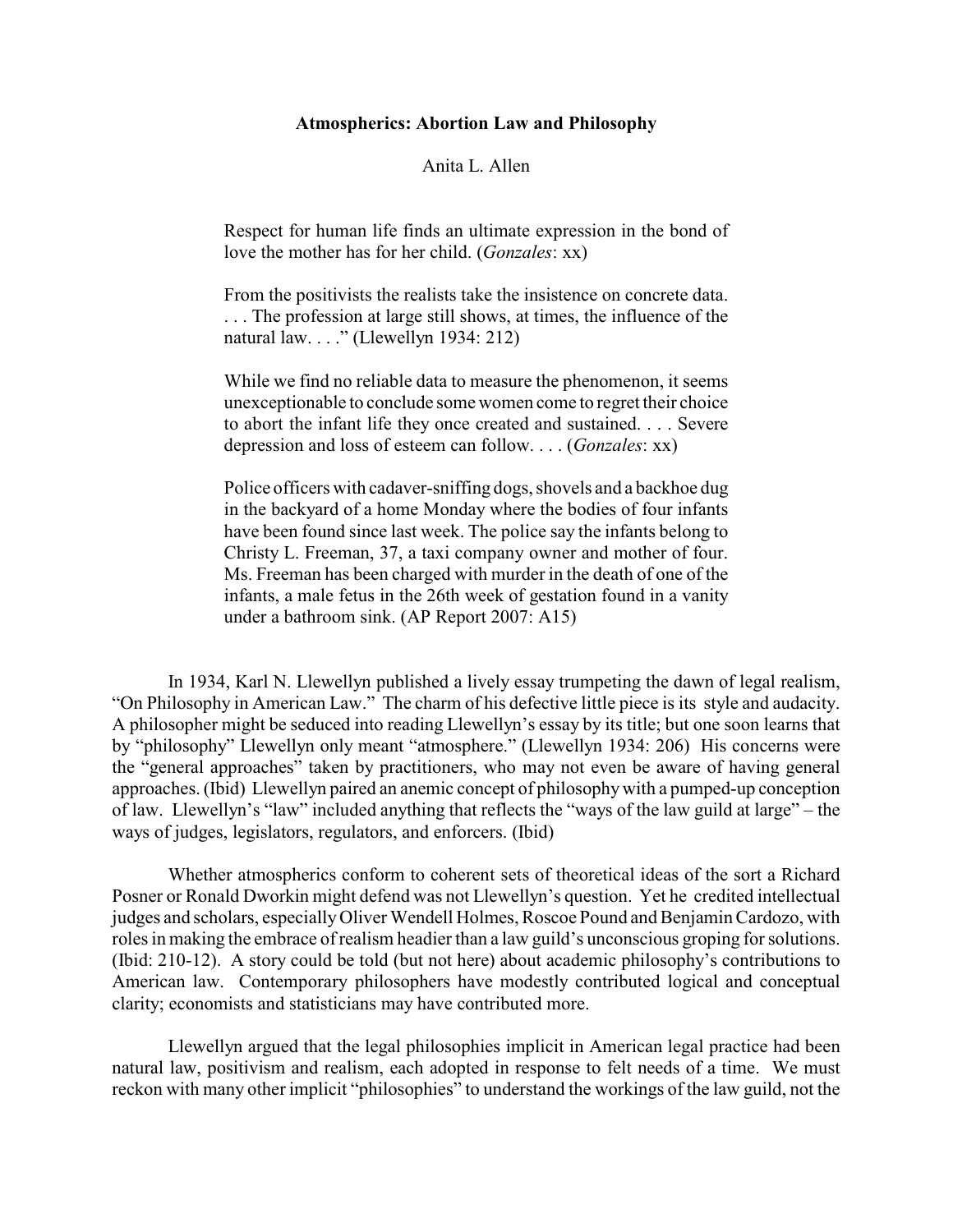least of which has been racism. Others, maternalism and paternalism, my foci here, persist in American law, despite women's progress toward equality. Both maternalism and paternalism were strikingly present in a recent decision of the U.S. Supreme Court, *Gonzales v. Carhart*, upholding the federal Partial-Birth Abortion Ban Act.

# I.

Natural law, Llewellyn said, was adopted in response to the needs of a new nation lacking precedents of its own and short on hospitality for the tradition of British law. Unashamed reliance upon "right reason" was an expression of the founding generation's self-confidence and rebellion against British rule. (Ibid: 206-07) Like natural law, racism and maternalism/paternalism were conceptual "needs" of a newly independent federation of slaveholding patriots intent on dominating the swatches of North America grabbed from the Indians. White women, slaves and indigenous Americans did not immediately benefit from the atmospherics of divinely inspired natural law. The original constitution defined non-whites out of full citizenship, and overlooked women altogether.<sup>1</sup>

Positivism bloomed in the late  $19<sup>th</sup>$  century, Llewellyn argued. Capitalist industrialism called for pragmatic law-making, especially within private law. Positivism legitimates rules put into place by the sovereign. Stressing allegiance to rules and precedent, positivism fostered stability more than justice. Natural law had been unkind to the powerless, and positivism was, too. Complemented by racism, raw "buccaneer" self-interest, as Llewellyn called it, spelled major trouble. For example, West coast towns and cities passed laws to eliminate the competition from their Chinese immigrant communities – laws prohibiting laundries built of wood and carrying things on poles. The Chinese were rounded up and their property confiscated or burned. In principle, legal positivism is a twoway street. Indeed, some Chinese immigrants who sued for restitution under positive law theories of tort and contract won. (Pfaelzer 2008) Although the letter of law strictly applied sometimes helps the little guys, law will be manipulated by Power to serve the interests of Power. Positivism in the air may help explain *Plessy v. Ferguson*. The Supreme Court read the law of equal protection ungenerously, so as virtually to re-enslave southern blacks through demeaning segregation.

According to Llewellyn, realism evolved in response to the needs of the  $20<sup>th</sup>$  century. The little guys organized and flexed muscle. Popular movements – labor, farm workers, and small business among them – demanded policies of protection and reform. The gospel of realism teaches that law is an instrument of power that can be educated with hard fact and marshaled through politics for social improvement and a more complete democracy. From its cynical (Holmes) and ethical (Pound) variants, and its sociological roots, realism emerged (with the help of Cardozo) to enable the legal system to solicit "more exact knowledge" for policy-making. (Llewellyn 1934: 212) Realism suits us as a nation of pragmatists compelled to govern the powerful and the powerless alike, Llewellyn contended. In 1934 realism had found "yet little echo among judges"; nonetheless, it came into its own as Llewellyn predicted because it was "much closer than any others to the actual behavior of the better bar." (Ibid) The realist atmospheric survives in progressive legal theory and

<sup>&</sup>lt;sup>1</sup> See Article 1, Section 2: "Representatives and direct taxes shall be apportioned among the several states which may be included within this union, according to their respective numbers, which shall be determined by adding to the whole number of free persons, including those bound to service for a term of years, and excluding Indians not taxed, three fifths of all other Persons."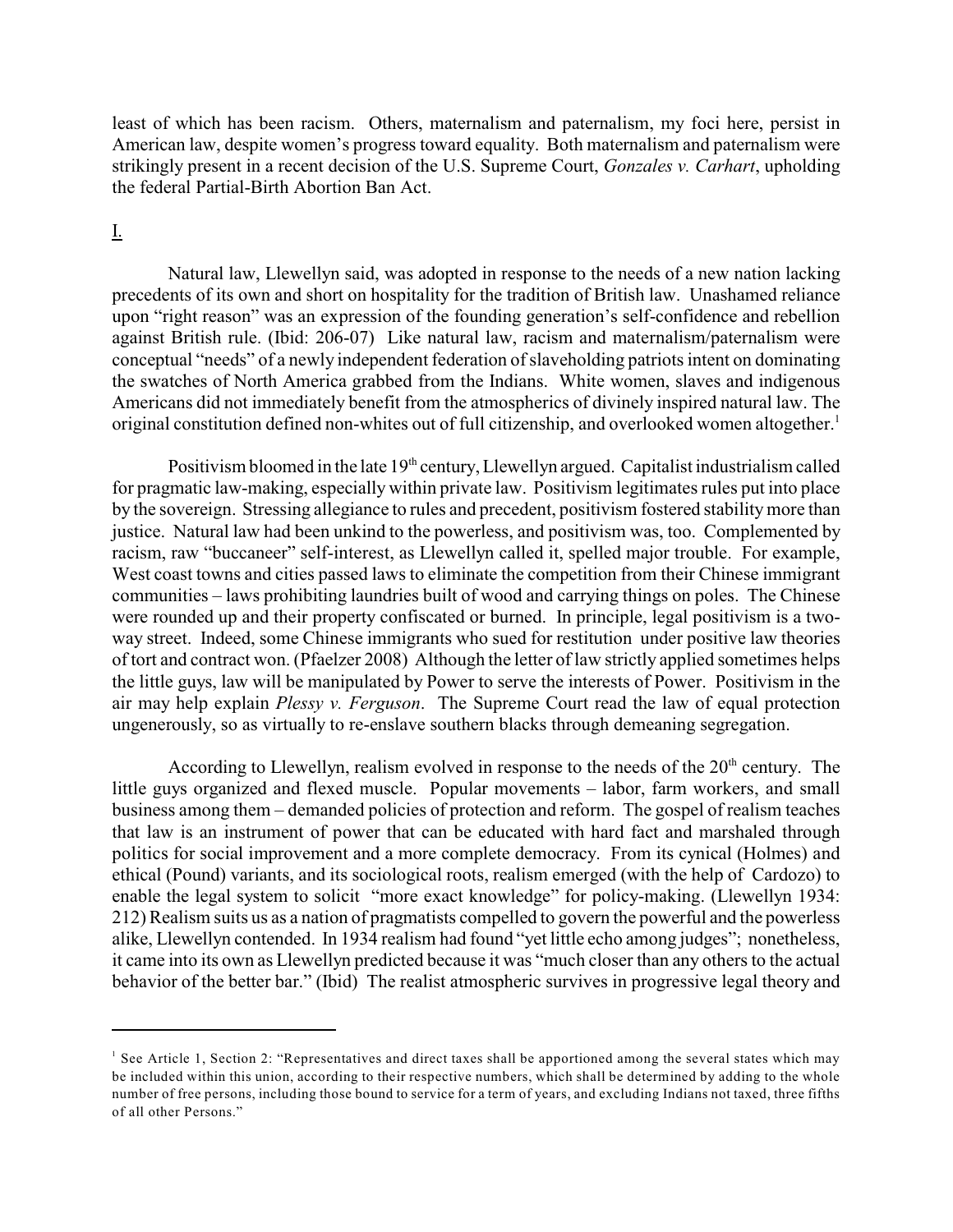mainstream legal practice. But positivism is a vital sibling and natural law is good for an occasional cameo.

# II.

The big three philosophies – natural law, positivism and realism – have never exhausted the atmospherics of American law. It is implausible to reduce to only three all of the "philosophies" immanent in the ways of the law guild. Moralism, for example, was evident in Anthony Comstock's legal innovations targeting pornography, contraception and abortion. Llewellyn neglected the challenge to moralistic paternalism embodied both by Margaret Sanger's battle against Comstockera laws and the successful reform movement for women's suffrage. Outside the shadows, there are no women in Llewellyn's story of American legal philosophy, not even when he describes the push for democratizing reforms in the early  $20<sup>th</sup>$  century. Maternalism and paternalism are major atmospherics, especially noteworthy for the injustice they have, and continue, to do. Women are dragged down by the law's implicit paternalism (its tendency to control the lives of individuals, nominally for their own good) and maternalism (its assumption that bearing children and caring for others is the natural and optimal role of women).

In *Gonzales v. Carhart* the U.S. Supreme Court upheld a federal abortion prohibition. Congress enacted a Partial-Birth Abortion Ban Act, signed into law by President George W. Bush in 2003. Under the ban, physicians can be punished for knowingly performing an abortion using techniques labeled "partial-birth abortion." Congress was attempting to bring an end to a class of procedures that second- and third-trimester abortion providers sometimes term D&X (short for "dilation and extraction") or intact D&E (short for "intact dilation and evacuation").<sup>2</sup> Written by Justice Anthony Kennedy, the majority opinion in *Gonzales* is mired in the atmospherics of maternalism and paternalism. Justice Kennedy's maternalism and paternalism do not countenance the possibility that a sane and ethical woman could knowingly approve the destruction of her living fetus once it has been coaxed halfway through her cervix.

The Partial-Birth Abortion Ban Act criminalizes abortions in which a living viable or living non-viable fetus is killed after its head or abdomen passes from the womb through the cervix. The Act includes an exception for abortions necessary to save the lives of pregnant women, but no exception for women's health. Abortion-rights advocacy groups went to court to oppose the "partial-birth" ban.<sup>3</sup> They feared the Act would set the nation on a slippery slope toward the recriminalization of most abortions. They also feared that authorities could interpret the Act to prohibit medically safe best practices. The Act's opponents maintained before the Supreme Court that the Act was unconstitutionally vague, like the Nebraska law the Court struck down a few years earlier in *Stenberg vs. Carhart*. Opponents further argued that by proscribing medically safe and popular D&E abortions of non-viable fetuses and by not including a maternal health exception, the Act imposed an "undue burden" on the woman's right to choose, in violation of *Planned Parenthood v. Casey*.

<sup>&</sup>lt;sup>2</sup> The terminology is confusing. See [http://en.wikipedia.org/wiki/Intact\\_dilation\\_and\\_extraction](http://en.wikipedia.org/wiki/Intact_dilation_and), last visited August 29, 2007.

*Gonzales v. Carhart* and *Gonzales v. Planned Parenthood* were joined as *Gonzales v. Carhart*. See 2007 WL 1135596. <sup>3</sup>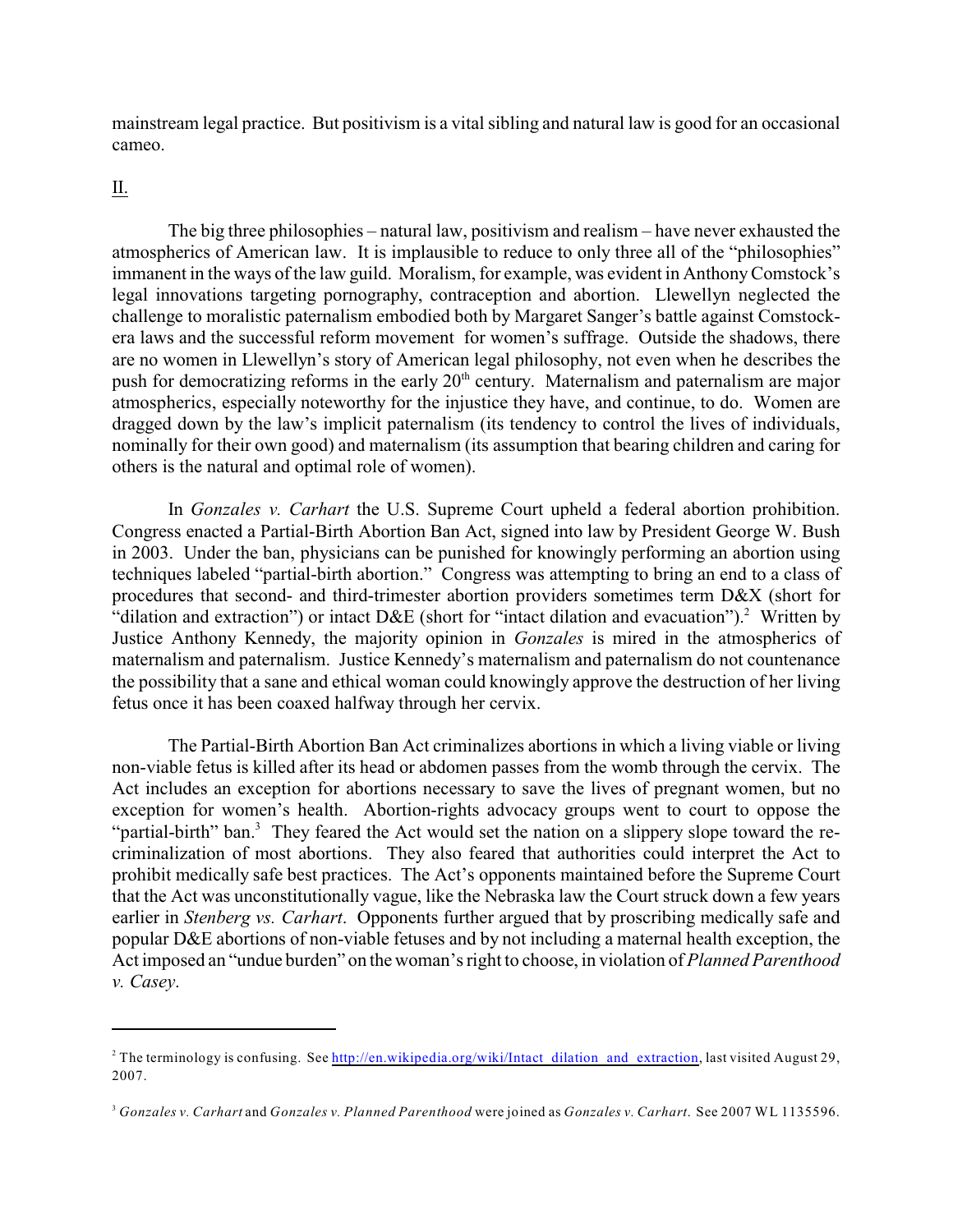Since *Roe v. Wade,* women in the United States have enjoyed a right against categorical criminalization of medically safe abortions. At least one million U.S. women obtain "surgical" or "medical" abortions each year from professional health care providers. Typical abortions are \$300 "surgical" abortions obtained in the first-trimester of pregnancy. Most surgical abortions involve inserting a device through the woman's cervix and suctioning the contents of the uterus. In a "medical" abortion a woman who is one to two months pregnant ingests prescribed drugs (usually methotrexate and mifepristone) that cause her fetus to be expelled from her body over a period of days in a manner akin to a natural spontaneous miscarriage.

The essential holding of *Roe v. Wade* was affirmed in 1992 in *Planned Parenthood v. Casey*. But *Casey* also held that government may establish abortion restrictions, including waiting periods, that do not "unduly burden" the right to elect abortion.<sup>4</sup> Even before *Casey*, the Court had concluded that states and the federal government may express through their laws and policies a preference for childbearing over abortion.<sup>5</sup> States may assert an interest in protecting the life from the moment of conception and may regulate abortion in the interest of women's health. Abortion "privacy" is being replaced by abortion paternalism.

The *Gonzales* Court held 5 to 4 that the Partial-Birth Abortion Ban Act is constitutionally valid. Justice Kennedy reasoned, first, that the Act is not unconstitutionally vague since "Doctors performing D&E will know that if they do not deliver a living fetus to an anatomical landmark they will not face criminal liability." (*Gonzales*: xx) Second, the Act is not unduly burdensome because it does not prohibit most or all abortions and cannot be read to do so. The Act proscribes only those D&E abortions performed both intentionally (not accidentally) and by killing an intact fetus whose head (or abdomen) has been delivered past the cervix. Justice Kennedy acknowledged that *Casey* upheld *Roe*. Yet, under the holding of *Casey*, "[r]egulations which do no more than create a structural mechanism by which the State, or the parent or guardian of a minor, may express profound respect for the life of the unborn are permitted, if they are not a substantial obstacle to the woman's exercise of the right to choose." (Ibid: xx) Justice Kennedy further argued that the Act does not require a health exception because there are alternatives to the banned procedure. The Court noted that neither an injection to induce vaginal expulsion of a non-viable living fetus, nor surgery to remove the non-viable fetus, is banned by the Act.

## III.

Kennedy's opinion is striking for the extent of its paternalism and maternalism. According to the justice, "Respect for human life finds an ultimate expression in the bond of love the mother has for her child." (Ibid: xx) Might respect for human life find another ultimate expression in deference governments shows toward the morally autonomous decisions adult women and their partners make about their own lives and families? Kennedy takes the ascribed "bond of love" to explain why women must surely go a little crazy after an abortion and especially a partial-birth abortion.

<sup>&</sup>lt;sup>4</sup> See Planned Parenthood v. Danforth and Hodgson (upholding parental notice requriements).

See *Webster* and *Rust*. 5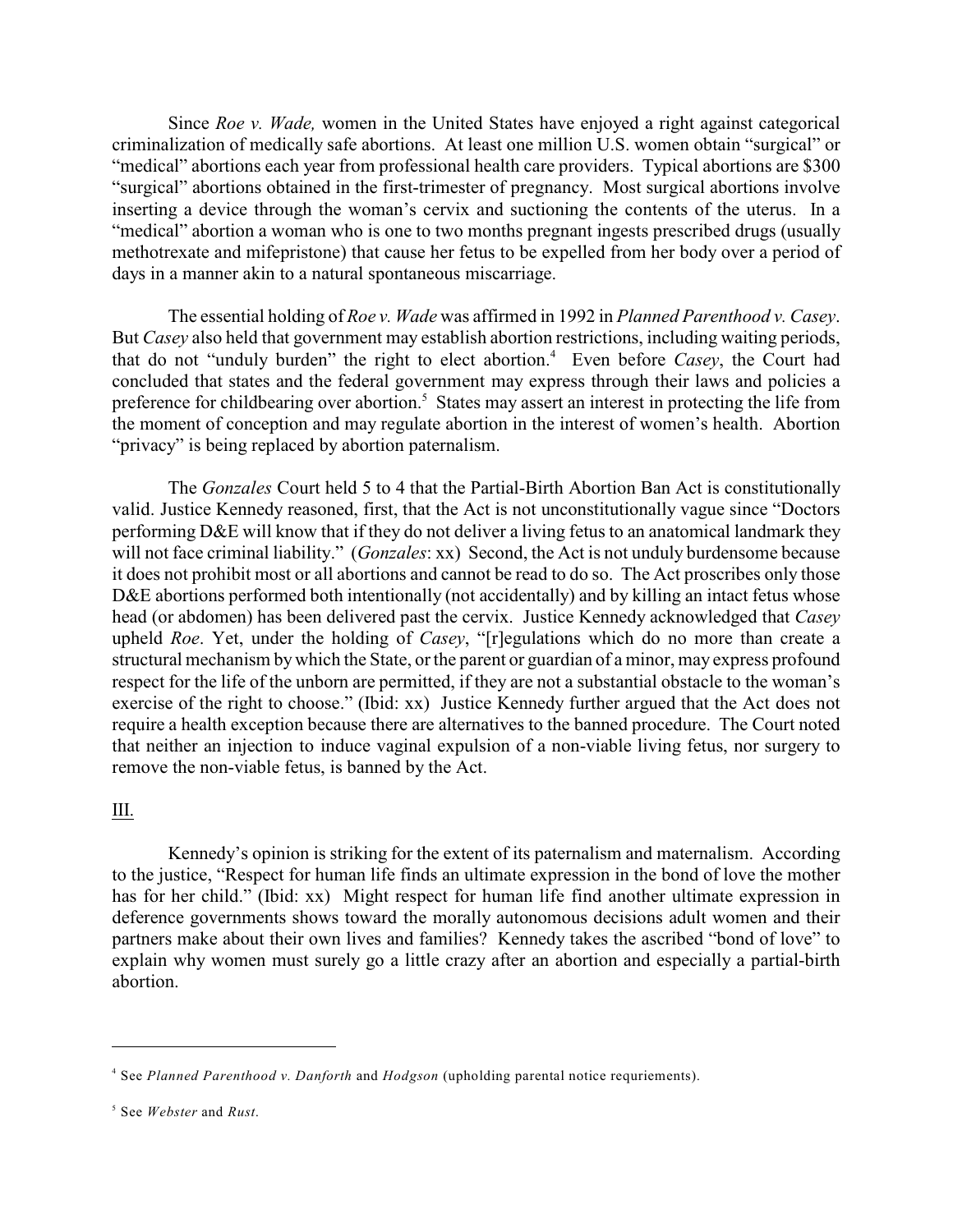Kennedy had no hard data to support his maternalist assumptions. But in a superficially realist spirit of adjudication-guided-by-data Kennedy provided two medical professionals' descriptions of "partial-birth" abortion. The first was a clinical account of the abortionist's technique:

The doctor, often guided by ultrasound, inserts grasping forceps through the woman's cervix and into the uterus to grab the fetus. The doctor grips a fetal part with the forceps and pulls it …through the cervix and vagina… .The friction causes the fetus to tear apart. For example, a leg might be ripped off the fetus as it is pulled through the cervix and out of the woman. . . . Once the fetus has been evacuated, the placenta and any remaining fetal material are suctioned or scraped out of the uterus. The doctor examines the different parts to ensure the entire fetal body has been removed. . . . (Ibid: xx)

The second account of abortion was a more feminine narrative, appropriately sincere and tenderhearted. He quoted a nurse who witnessed a procedure to abort a 26-week old "baby" performed by a Dr. W. Martin Haskell:

Dr. Haskell went in with forceps and grabbed the baby's legs and pulled them down into the birth canal. Then he delivered the baby's body and the arms – everything but the head. The doctor kept the head right inside the uterus. . . . The baby's little fingers were clasping and unclasping, and his little feet were kicking. Then the doctor stuck the scissors in the back of his head, and the baby's arms jerked out, like a startle reaction, like a flinch, like a baby does when he thinks he is going to fall. The doctor opened up the scissors, stuck a high-powered suction tube into the opening, and sucked the baby's brains out. Now the baby went completely limp. . . . He cut the umbilical cord and delivered the placenta. He threw the baby in a pan, along with the placenta and the instruments he had just used. (Ibid: xx)

Justice Kennedy was working on emotions, as much as offering facts. He was inviting readers to share his belief that the intact D&E or D&X procedures on living fetuses are ghoulish, something a true "mother" would recoil at discovering her physician had done to her unborn "child." In Kennedy's words:

The State has an interest in ensuring so grave a choice is well informed. It is selfevident that a mother who comes to regret her choice to abort must struggle with grief more anguished and sorrow more profound when she learns, only after the event, what she once did not know: that she allowed a doctor to pierce the skull and vacuum the fast-developing brain of her unborn child, a child assuming the human form. (Ibid: xx)

Justice Kennedy knows that "mothers" voluntarily seek out physicians to fatally abort their children. Yet, he wants to believe they are naturally tender on matters relating to children. Kennedy surmises that "mothers" would likely be disturbed by partial-birth abortion and unwilling to consent to the D&X procedure if properly disclosed by a physician. There are many reasons to doubt this assumption. First of all, a woman whose belly is swollen with a pregnancy knows what lies therein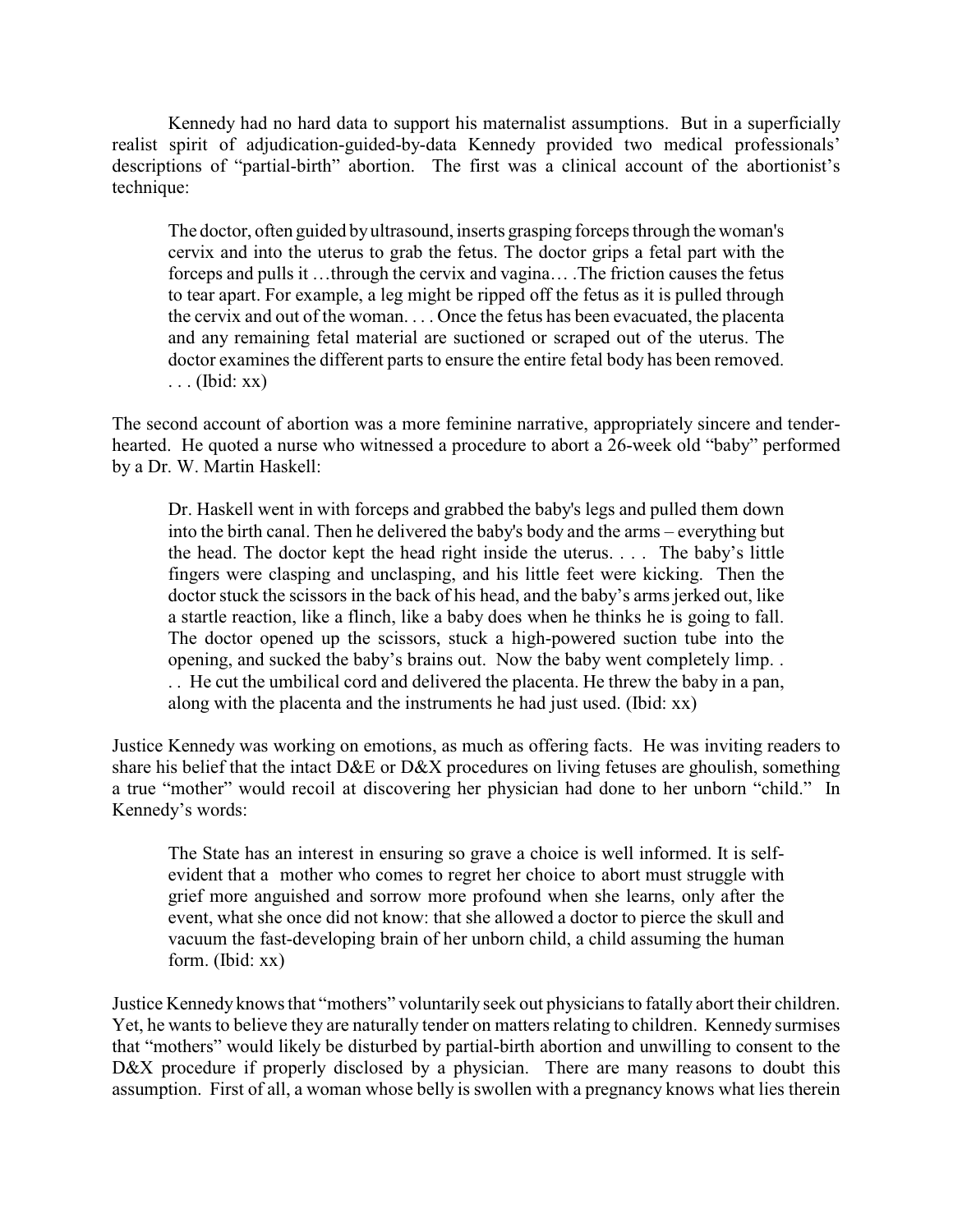(namely, a living human form); and she knows that there are only a limited number of ways to remove it. When abortion was illegal, a desperate woman might insert coat hangers and knitting needles through her own cervix to kill her fetus. She might fling herself down flights of stairs toward the same end. Women understand basic anatomy and are grateful that modern physicians can safely do what they themselves cannot safely do on their own. Women generally understand, I would submit, that after the first trimester of pregnancy, the body of a fetus (baby) has to be physically removed or made to come out on its own, through a small opening. Women know that physicians do not use lasers beams to neatly and painlessly vaporize the unwanted unborn.

Second, a woman might rationally believe that the D&X procedure is the best and safest procedure available for the termination of a pregnancy she believes is vitally important to herself or loved ones. This belief may override any tendency toward squeamishness. A woman may regard a partial-birth abortion as a lesser of two evils, if an evil at all. Women's morality of killing as applied to abortion is like men's morality of killing applied to war – subtle and contextual.

Third, women are not especially squeamish about surgical procedures. Women elect cosmetic procedures on their own bodies that are extremely risky, invasive and gruesome to witness and describe. Women authorize invasive heart, brain and transplant surgeries on their children, disabled spouses and elderly parents, when they believe removing the top of a skill, sawing open a sternum or taking out a liver, is the best option. Women are accustomed to blood and tissue exiting their vaginas, as part of the menses. Some women prefer untidy, painful drawn-out medical abortions despite the requirement that they examine bloody discharge from their own bodies to look for the expelled embryo.

It is not the culture of medicine for physicians to be as explicit with patients as they are with one another. Still, health-care consumers appreciate fully informed consent. Many people, male and female, who discover that their consent to a medical procedure was not fully informed are angry or unhappy. The common law validates these reactions by recognizing that a procedure performed without informed consent is battery and medical negligence. We do not ordinarily think that we should ban elective or medically necessary surgical procedures because they could potentially be performed without fully informed consent. We typically demand fully informed consent instead. Yet Justice Kennedy seemed to reason that the possibility that physicians will not spell out the details of the D&X abortion technique is a reason to ban the technique altogether.

### IV.

She a mother and the sole woman on the Supreme Court after the retirement of Justice Sandra Day O'Connor, Justice Ruth Bader Ginsburg could see through Kennedy's analysis. She recognized Kennedy's maternalism and paternalism for what they are. "This way of thinking," she wrote in an animated dissent, "reflects ancient notions about women's place in the family and under the Constitution—ideas that have long since been discredited." She appropriately cited the discredited *Muller v. Oregon*, which upheld "protective" legislation imposing work-hour limitations on women in view of the supposed "physical structure and a proper discharge of her maternal funct[ion]." (*Muller*: 422-23) Ginsburg also cited the infamous *Bradwell v. State*, in which the Supreme Court upheld an Illinois statute denying women the right to practice law. Citing (his conception of) natural law, Justice Bradley concurred in *Bradwell*: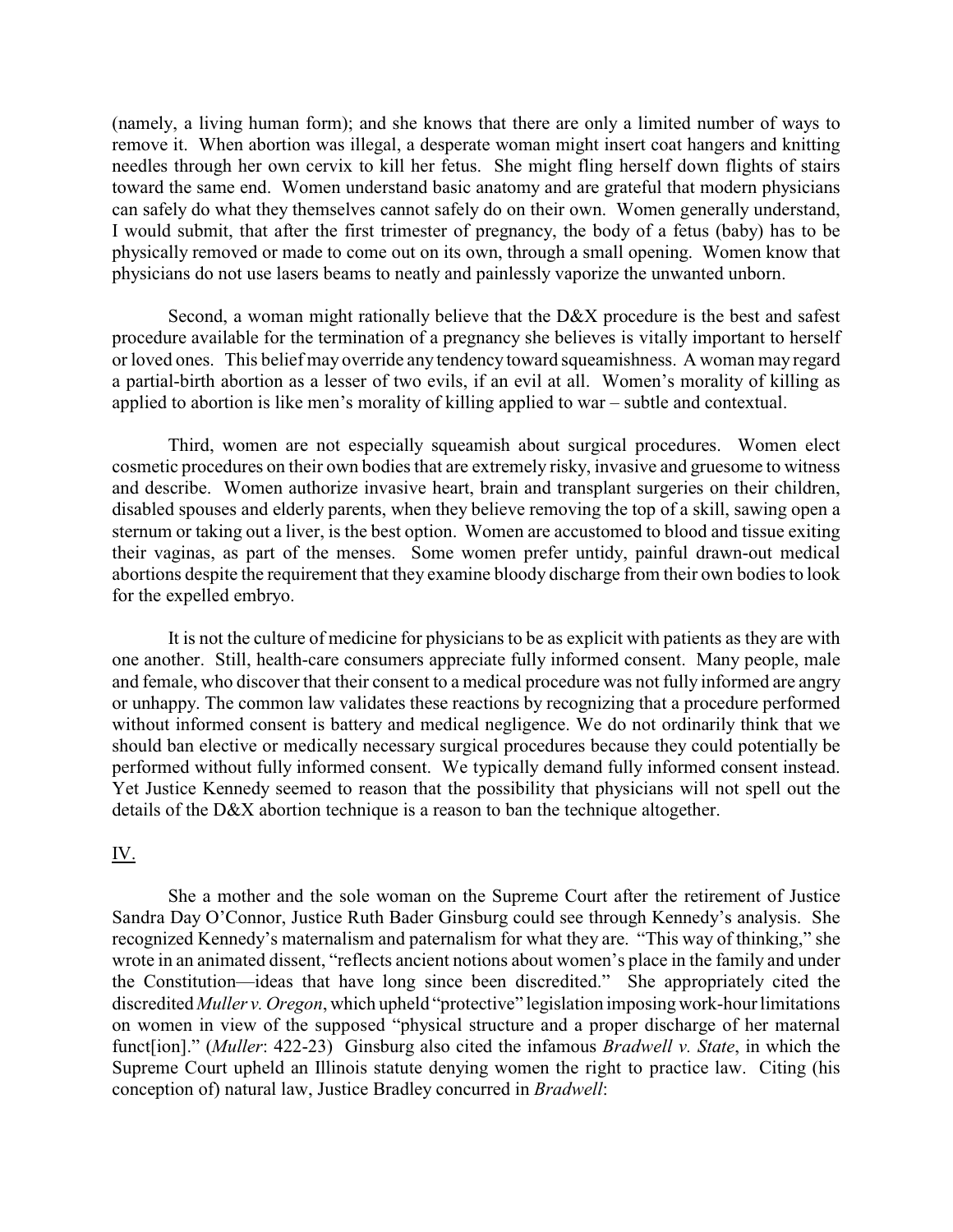Man is, or should be, woman's protector and defender. The natural and proper timidity and delicacy which belongs to the female sex evidently unfits it for many of the occupations of civil life. . . . The paramount destiny and mission of woman are to fulfil[l] the noble and benign offices of wife and mother." (*Bradwell*: 141)

*Bradwell* rather than *Casey* is the real precedent for Justice Kennedy's analysis in *Gonzales*. Justice Kennedy was sadly out of step with the times and with court decisions of recent decades that disallow "archaic and overbroad generalizations . . . such as assumptions as to [women's] dependency" (*Califano*: 207) and "overbroad generalizations" about the "talents, capacities, or preferences" of women that "have . . . impeded . . . women's progress toward full citizenship stature throughout our Nation's history." (*U.S. v. Virginia*: 543, n.12) Kennedy seemed to miss the egalitarian strand of *Casey*, which he repeatedly cited to support restrictions on abortion. Justice Ginsburg made the point:

Though today's majority may regard women's feelings on the matter as "selfevident," this Court has repeatedly confirmed that "[t]he destiny of the woman must be shaped … on her own conception of her spiritual imperatives and her place in society." Casey, 505 U. S., at 852. See also id., at 877 (plurality opinion) ("M eans" chosen by the State to further the interest in potential life must be calculated to inform the woman's free choice, not hinder it."). (*Gonzales*: xx)

Kennedy set aside realism's call for progressive reforms and scientific data in favor of natural law's self-evident metaphysic of true womanhood. Maternalism and paternalism demands unselfish motherhood and, for women, the guidance of male superiors. It is notable that the Partial Birth Abortion Ban Act criminalizes the conduct of abortionists, but not their female patients who are presumed to be uninformed or misinformed and therefore innocent. But women seeking abortions are probably no less informed that women seeking other medical procedures. They should not be presumed victims of cruel-minded clinicians wielding scissors of destruction. They should get no free pass from complicity and responsibility.

## V.

Paternalism insults pregnant women, who make life-shaping choices every day. Women decide whether to place senile parents in a nursing home and pull the plug on their life support. Women decide whether to authorize experimental surgery for their children, and whether to prefer mastectomy to lumpectomy for themselves. Lawmakers should not suppose that special paternalistic intervention is needed in the abortion context that is not needed elsewhere when important decisions must be made. Where are all the guardians of women's safety when they are being sold risky variable-rate mortgages?

Today, American society seems prepared to presume women's competence to run their own lives and run for president; but abortion opponents rush to assume that women's psychological health must be in jeopardy if they abort. True women must naturally regret abortions, find them depressing. Women must therefore be discouraged from abortion, led to alternatives like horses to water. Ginsburg's dissent in *Gonzales* broke through all the tired, twisted 19<sup>th</sup> century nonsense of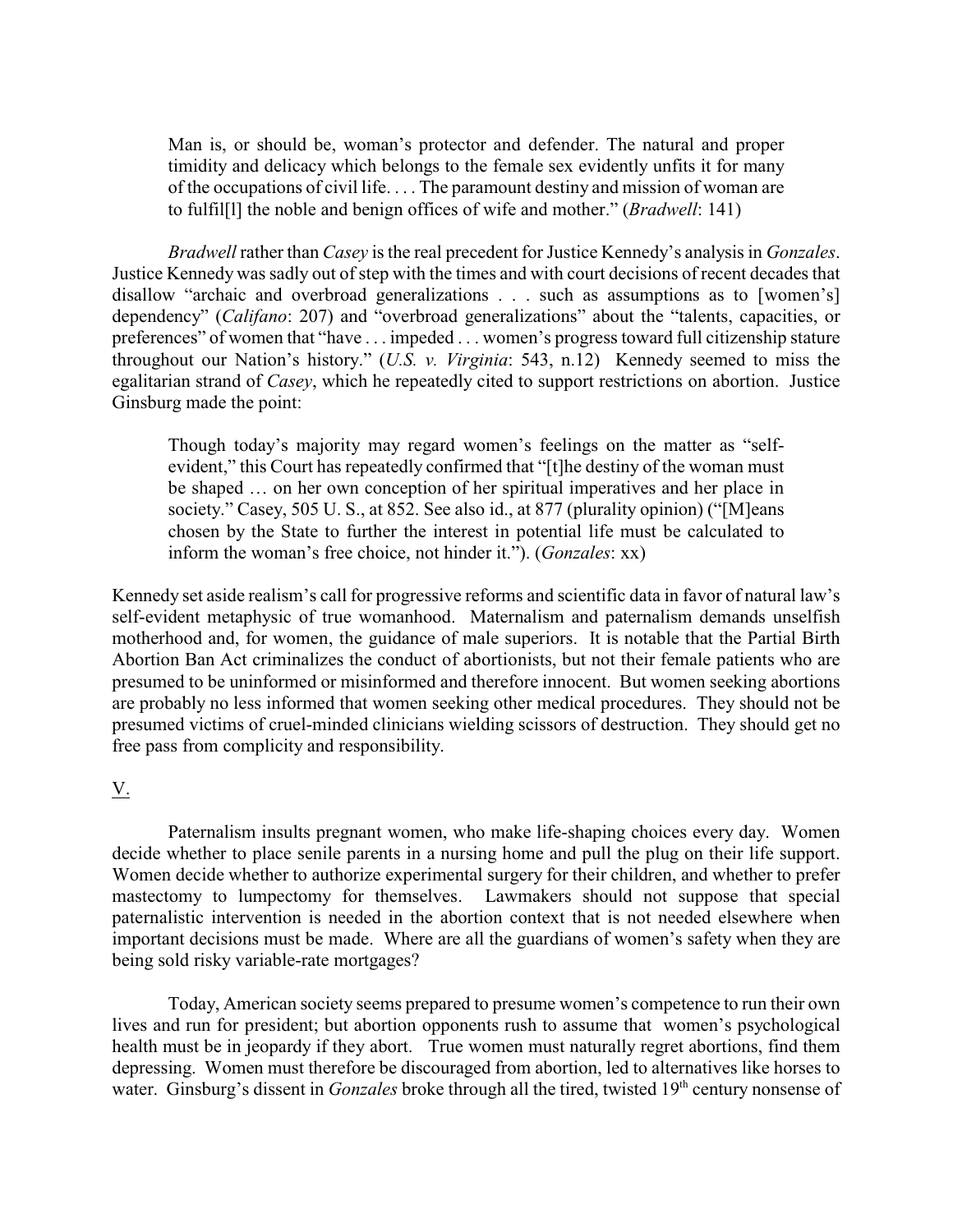women's health.

Of course a small minority of women bent on terminating the lives of their fetuses may well need paternalistic intervention. Women with mental illnesses, for example, may be unable to manage pregnancy on their own. A 37-year old business-woman with four living children, Christy Freeman hid four dead fetuses on her property. Freeman may have intentionally caused four separate stillborn births. Or maybe products of natural miscarriages were a kind of fetish for her disjointed maternalism. The four corpses were discovered after Freeman, covered with bruises and showing signs of having given birth, appeared at a hospital near her Ocean City, Maryland home without a baby. Police discovered a recently deceased 26-week old male fetus in Freeman's home wrapped in a towel under her bathroom vanity, another in her Winnebago, and two others wrapped in plastic in a trunk. Freeman was charged with the murder of the recently deceased male fetus, although she:

told police she had delivered a deformed baby, which she called "gloopity glop," and that she had flushed the fetus down the toilet. According to the charging documents, though, the baby was a "viable fetus/infant," with hands, feet and facial features. ("Investigators")

A minority of women need to be protected from self-harm and cruelty. We can reject maternalism and paternalism in abortion law without denying this reality. Some unfortunate women like Christy Freeman need serious help making choices and coping with the consequences of their choices, but the Court should not water-down *Roe v. Wade* on their account.

### **Works Cited**

AP Report. "Bodies of 4 Infants Found at Maryland Home." *New York Times*, July 31, 2007, p. A15.

"Investigators Work to Tie Dead Fetuses to Taxi Driver." *Examiner*, available at http://www.examiner.com/a-855581~Investigators work to tie dead fetuses to taxi \_driver.html.

Llewellyn, Karl. "On Philosophy in American Law." *U. Pa. L. Rev.* 82.3 (1934): 205-12.

Pfaelzer, Jean. *Driven Out: The Forgotten War Against Chinese Americans*. New York: Random House, 2008.

Bradwell v. State, 16 Wall. 130 (1873).

Califano v. Goldfarb, 430 U.S. 199, 207 (1977).

Gonzales v. Carhart, 550 U.S. (2007).

Hodgson v. Minnesota, 497 U.S. 417 (1990).